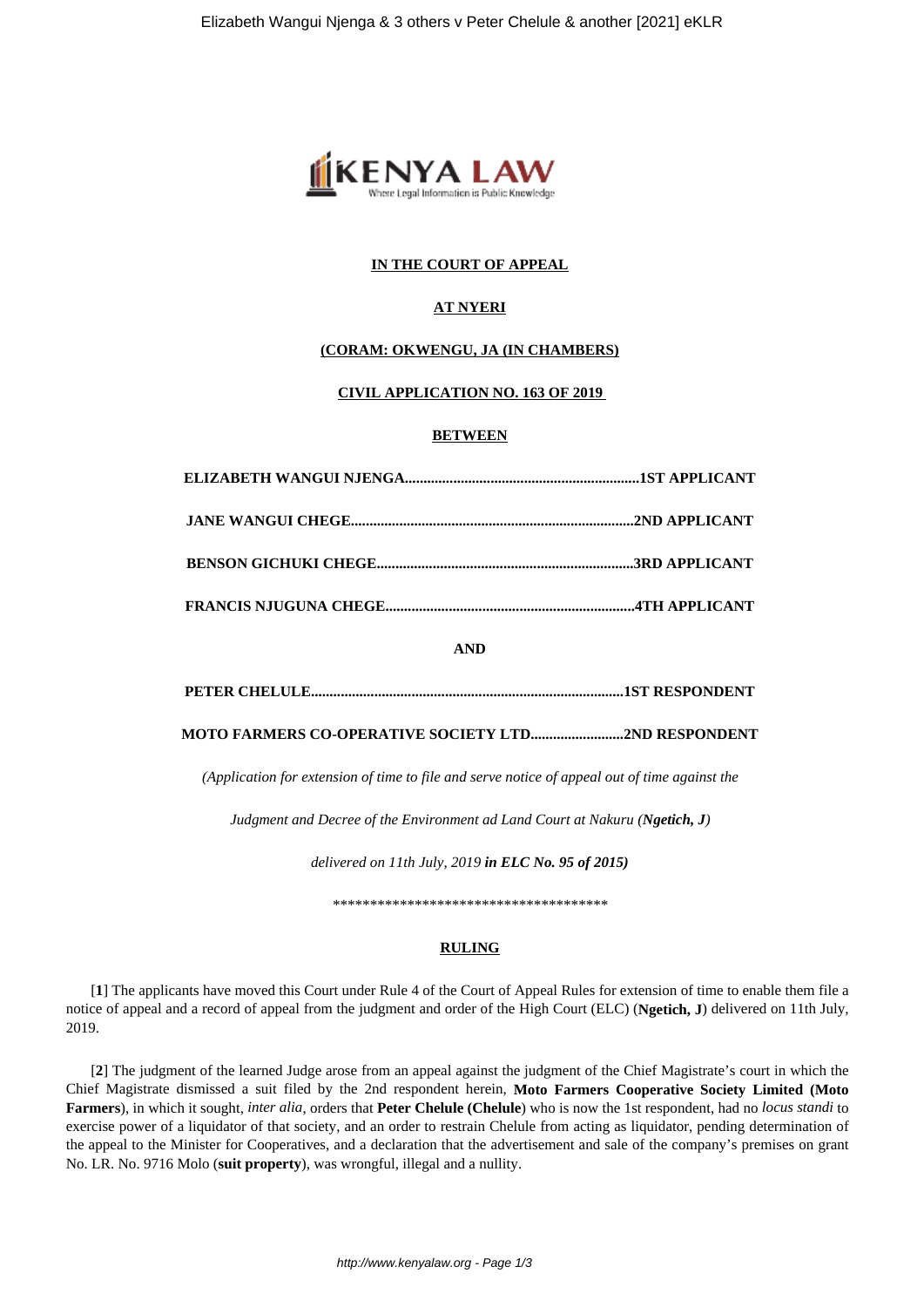### Elizabeth Wangui Njenga & 3 others v Peter Chelule & another [2021] eKLR

[**3**] In the judgment delivered on 11th July, 2019, the learned Judge declared that Chelule had acted without authority from the Commissioner of Cooperative Society in disposing of the suit property; that the Court lacked jurisdiction to deal with the issues arising from the liquidation order; and that any acts done by Chelule after filing of the appeal to the Minister of Cooperative were a nullity.

[**4**] The applicants, who were the 2nd – 5th defendants in the suit before the magistrate's court, had filed a joint defence in the suit as administrators of the estate of deceased persons who purchased the suit property, which they claimed had since been distributed. Upon the suit being dismissed by the magistrate's court, they filed an appeal to the High Court, and now wish to appeal to this Court against the judgment of the High Court delivered on 11th July, 2019.

[**5**] The applicants' motion lodged on 15th October 2019, is supported by grounds stated on the face of the motion and an affidavit sworn by **Naftali Rubua Ngure**, Counsel for the applicants. In short, the applicants contend that upon hearing the appeal, the learned Judge reserved the judgment for 15th April, 2019 but the judgment could not be delivered as the court was on vacation. Thereafter, the applicants did not receive any notice of the date for delivery of judgment and their advocate only came to learn on 27th September 2019 that judgment had in fact been delivered on 11th July, 2019. The applicants therefore explain that the delay in filing the notice of appeal was not deliberate, but was due to the fact that they were unaware of the judgment.

[**6**] It is trite that this Court has unfettered discretion under Rule 4 of the Court Rules, to extend time for the doing of any act under the Court Rules. However, that discretion must be exercised judicially. In this regard, it has also been stated time and again that the reason for the delay, the length of the delay, the degree of prejudice to be suffered by the respondent, and the possible chances of the intended appeal succeeding, are all relevant factors in the exercise of such discretion. (See **Thuita Mwangi v Kenya Airways Limited [2003] eKLR**; **Leo Sila Mutiso v Rose Hellen Wangari Mwangi (Civil Application No. NAI 255 of 1997**).

[**7**] The Supreme Court has further crystalized the principles that guide the Court in exercising this discretion in **Nicholas Kiptoo Arap Korir Salat vs. I.E.B.C. & 7 others (2014) eKLR,** thus:

*"1. Extension of time is not a right of a party. It is an equitable remedy that is only available to a deserving party at the discretion of the Court;*

*2. A party who seeks for extension of time has the burden of laying a basis to the satisfaction of the court;*

*3. Whether the court should exercise the discretion to extend time, is a consideration to be made on a case to case basis;*

*4. Whether there is a reasonable reason for the delay. The delay should be explained to the satisfaction of the Court;*

*5. Whether there will be any prejudice suffered by the respondents if the extension is granted;*

*6. Whether the application has been brought without undue delay; and*

*7. Whether in certain cases, like election petitions, public interest should be a consideration for extending time."*

[**8**] The applicants plead that the judgment was supposed to be delivered on 15th April, 2019 but this did not happen as the High Court was on vacation. Their advocate was surprised to learn on 27th September, 2019 that the judgment had been delivered against them on 11th July, 2019, without a notice of delivery of judgment having been served upon them. By this time, time for filing a notice of appeal had already expired. The applicants maintain that they have an arguable appeal that has good chances of success.